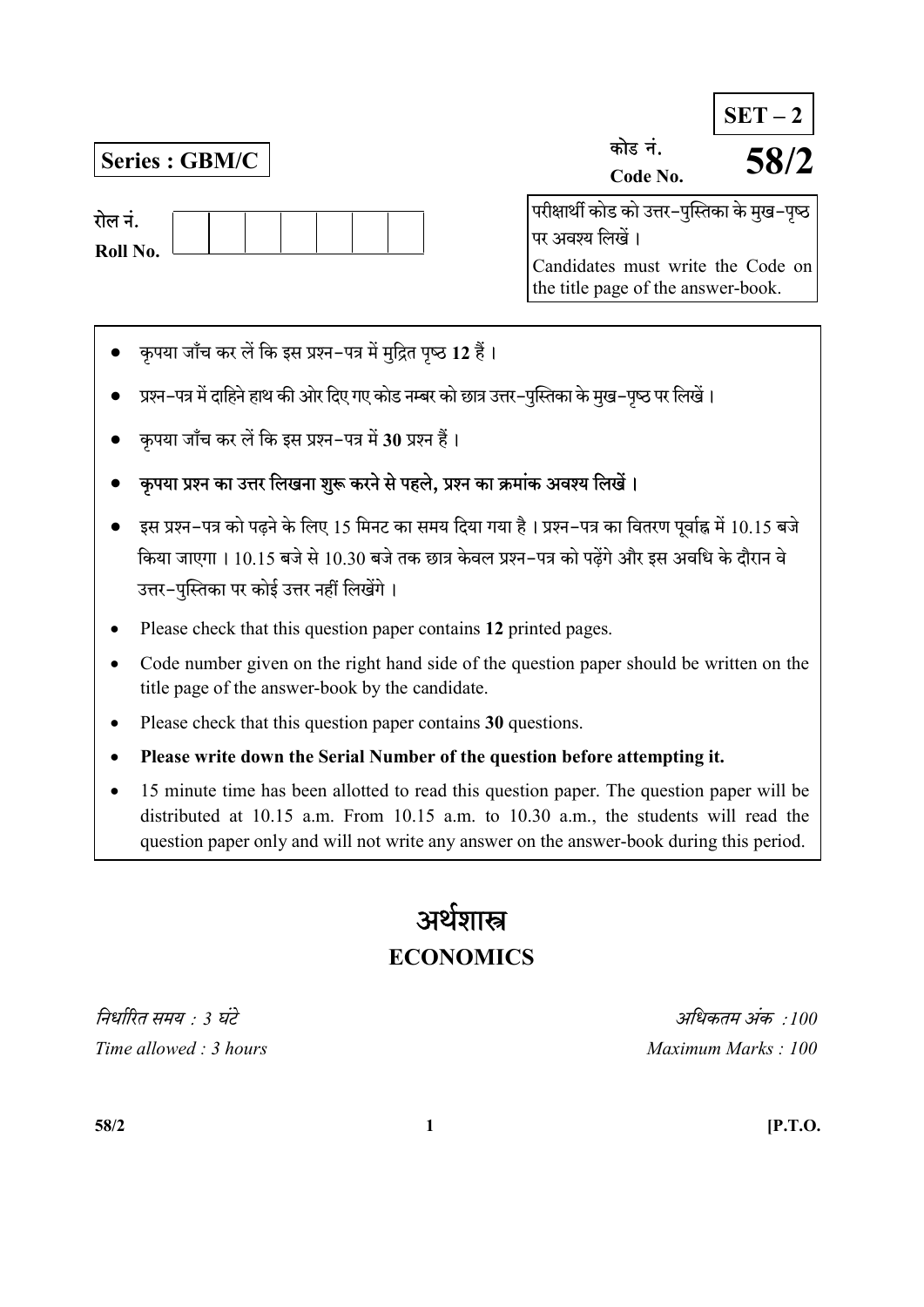# सामान्य निर्देश :

- (i) दोनों खण्डों के **सभी** प्रश्न **अनिवार्य** हैं ।
- (ii) प्रत्येक प्रश्न के सामने उनके अंक दर्शाए गये हैं ।
- (iii) प्रश्न संख्या 1 5 और 16 20 अति लघु उत्तरीय प्रश्न हैं, प्रत्येक प्रश्न 1 अंक का है । सभी प्रश्नों के उत्तर एक वाक्य में देना है ।
- (iv) प्रश्न संख्या 6 8 और 21 23 लघु उत्तरीय प्रश्न हैं, प्रत्येक प्रश्न 3 अंक का है। सभी प्रश्नों के उत्तर सामान्यतः 60 शब्दों से अधिक न हों ।
- (v) प्रश्न संख्या 9 11 और 24 26 यह भी लघु उत्तरीय प्रश्न हैं, प्रत्येक प्रश्न 4 अंक का है। सभी प्रश्नों के उत्तर सामान्यतः 70 शब्दों से अधिक न हों ।
- (vi) प्रश्न संख्या 12 15 और 27 30 दीर्घ उत्तरीय प्रश्न हैं, प्रत्येक प्रश्न के 6 अंक हैं । सभी प्रश्नों के उत्तर सामान्यतः 100 शब्दों से अधिक न हों ।
- (vii) उपरोक्त प्रश्नों के उत्तर संक्षिप्त एवं सटीक होने चाहिए तथा यथासंभव निर्देशानुसार शब्द सीमा के भीतर उत्तर दिया जाना चाहिए ।

#### General Instructions :

- $(i)$  All questions in both sections are **compulsory**.
- (ii) Marks for questions are indicated against each question.
- (iii) Question number  $1 5$  and  $16 20$  are very short answer questions carrying 1 mark each. They are required to be answered in one sentence.
- (iv) Ouestion number  $6 8$  and  $21 23$  are short answer questions carrying 3 marks each. Answers to them should not normally exceed 60 words each.
- (v) Question number  $9 11$  and  $24 26$  are also short answer questions carrying 4 marks each. Answers to them should not normally exceed 70 words each.
- (vi) Question number  $12 15$  and  $27 30$  are long answer questions carrying 6 marks each. Answers to them should not normally exceed 100 words each.
- (vii) Answers should be brief and to the point and the above word limit be adhered to as far as possible.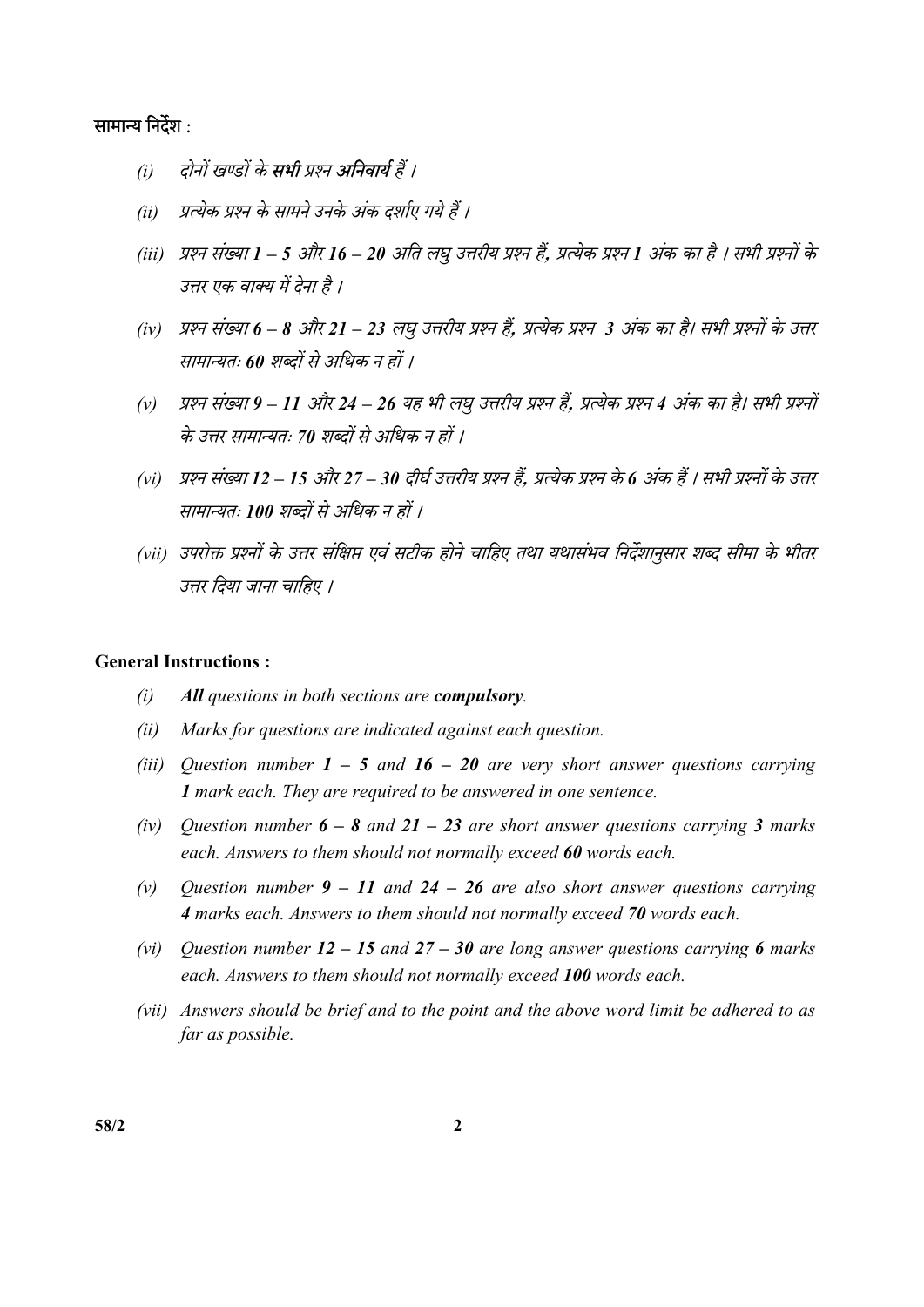| 1.   | अल्पकालिक उत्पादन फलन की परिभाषा दीजिए।<br>Define short-run production function.                                                                                                                                                                                                                                                                                                                                                                                                                                                                                                  | 1            |
|------|-----------------------------------------------------------------------------------------------------------------------------------------------------------------------------------------------------------------------------------------------------------------------------------------------------------------------------------------------------------------------------------------------------------------------------------------------------------------------------------------------------------------------------------------------------------------------------------|--------------|
| 2.   | इसमें क्रेताओं और विक्रेताओं की बड़ी संख्या होती है : (सही विकल्प चुनिए)<br>(A) केवल पूर्ण प्रतियोगिता में<br>(B) केवल एकाधिकारात्मक प्रतियोगिता में<br>(C) $(A)$ और $(B)$ दोनों में<br>अल्पाधिकार में<br>(D)<br>There are large number of buyers and sellers in: (choose the correct alternative)<br>Perfect competition only<br>(A)<br>Monopolistic competition only<br>(B)<br>Both in $(A)$ and $(B)$<br>(C)<br>Oligopoly<br>(D)                                                                                                                                               | 1            |
| 3.   | निम्नतम निर्धारित कीमत से क्या अभिप्राय है ?<br>What is meant by price floor?                                                                                                                                                                                                                                                                                                                                                                                                                                                                                                     | $\mathbf{1}$ |
| 4.   | किसी वस्तु को सामान्य वस्तु कब माना जाता है ?<br>When is a good considered a normal good?                                                                                                                                                                                                                                                                                                                                                                                                                                                                                         | $\mathbf{1}$ |
| 5.   | कुल सम्प्राप्ति (आगम) TR, Q उत्पादन मात्रा और 'n' इकाई की मात्रा हो, तो सीमांत सम्प्राप्ति यह<br>होगी : (सही विकल्प चुनिए)<br>(A) केवल TR <sub>n</sub> – TR <sub>n – 1</sub><br>TR में परिवर्तन<br>(B)<br>केवल<br>$(A)$ और $(B)$ दोनों<br>(C)<br>(D) उपरोक्त में से कोई भी नहीं<br>Let TR be total revenue, $Q$ be quantity of output, and 'n' the number of units, then<br>marginal revenue equals : (choose the correct alternative)<br>$TR_n - TR_{n-1}$ only<br>(A)<br>Change in $TR$<br>Change in $Q$ only<br>(B)<br>Both $(A)$ and $(B)$<br>(C)<br>None of the above<br>(D) | 1            |
| 58/2 | 3<br>$[$ P.T.O.                                                                                                                                                                                                                                                                                                                                                                                                                                                                                                                                                                   |              |

खण्ड – अ

SECTION – A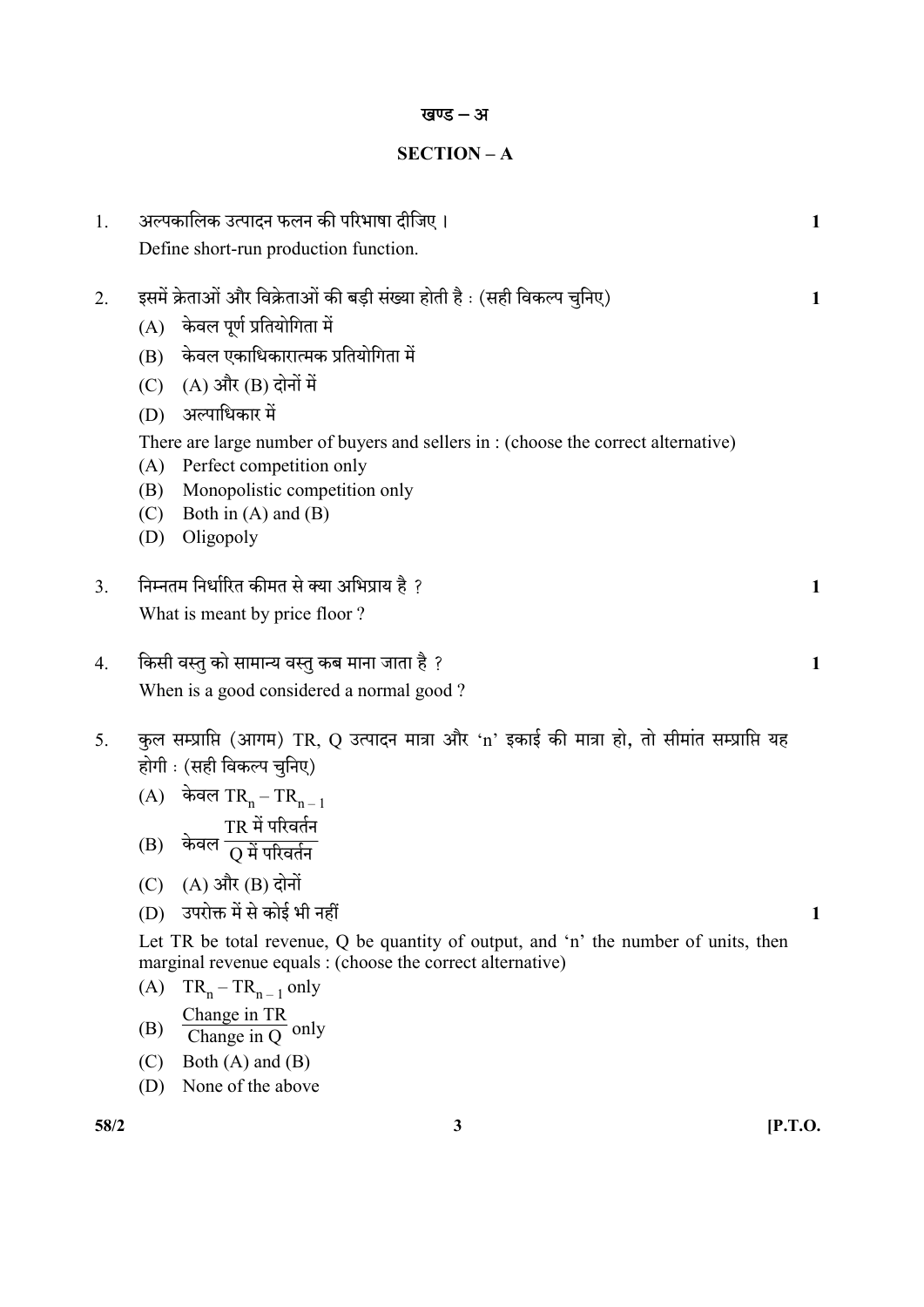- 6. एक प्रातिनिधिक उत्पादन संभावना वक्र अवतल (concave) क्यों होता है ? समझाइए । 3 Why is a typical production possibility curve concave ? Explain
- 7. " " 3

### अथवा

केन्दीय समस्या "कैसे उत्पादन किया जाए" समझाइए।

Explain the central problem "for whom to produce".

# OR

Explain the central problem "how to produce".

8. जब एक वस्तु की कीमत ₹ 10 प्रति इकाई से गिरकर ₹ 7 प्रति इकाई हो जाती है, तो इसकी माँग 100 160 3

When price of a good falls from  $\bar{\tau}$  10 per unit to  $\bar{\tau}$  7 per unit, quantity demanded of the good rises from 100 to 160 units. Calculate its price elasticity of demand.

9. "सीमांत लागत और सीमांत आगम (सम्प्राप्ति)" विधि द्वारा उत्पादन का संतुलन स्तर बताइए । अपने उत्तर 4

| कीमत                 | उत्पादन<br>.<br>(इकाई) | कुल लागत<br>$(\overline{\zeta})$ | सीमांत लागत |
|----------------------|------------------------|----------------------------------|-------------|
| $(\overline{\zeta})$ |                        |                                  |             |
|                      |                        | 10                               | 10          |
|                      | 2                      | 15                               |             |
|                      |                        | 21                               |             |
|                      |                        | 28                               |             |
|                      |                        |                                  |             |

#### अथवा

परिवर्ती अनुपातों के नियम के तीन चरणों की पहचान कीजिए। कारण दीजिए।

| परिवर्ती आगत<br>(इकाई) | कुल उत्पाद<br>.<br>(इकाई) |
|------------------------|---------------------------|
|                        | 3                         |
| 2                      |                           |
| 3                      | 10                        |
|                        | 12                        |
|                        |                           |

 $58/2$  4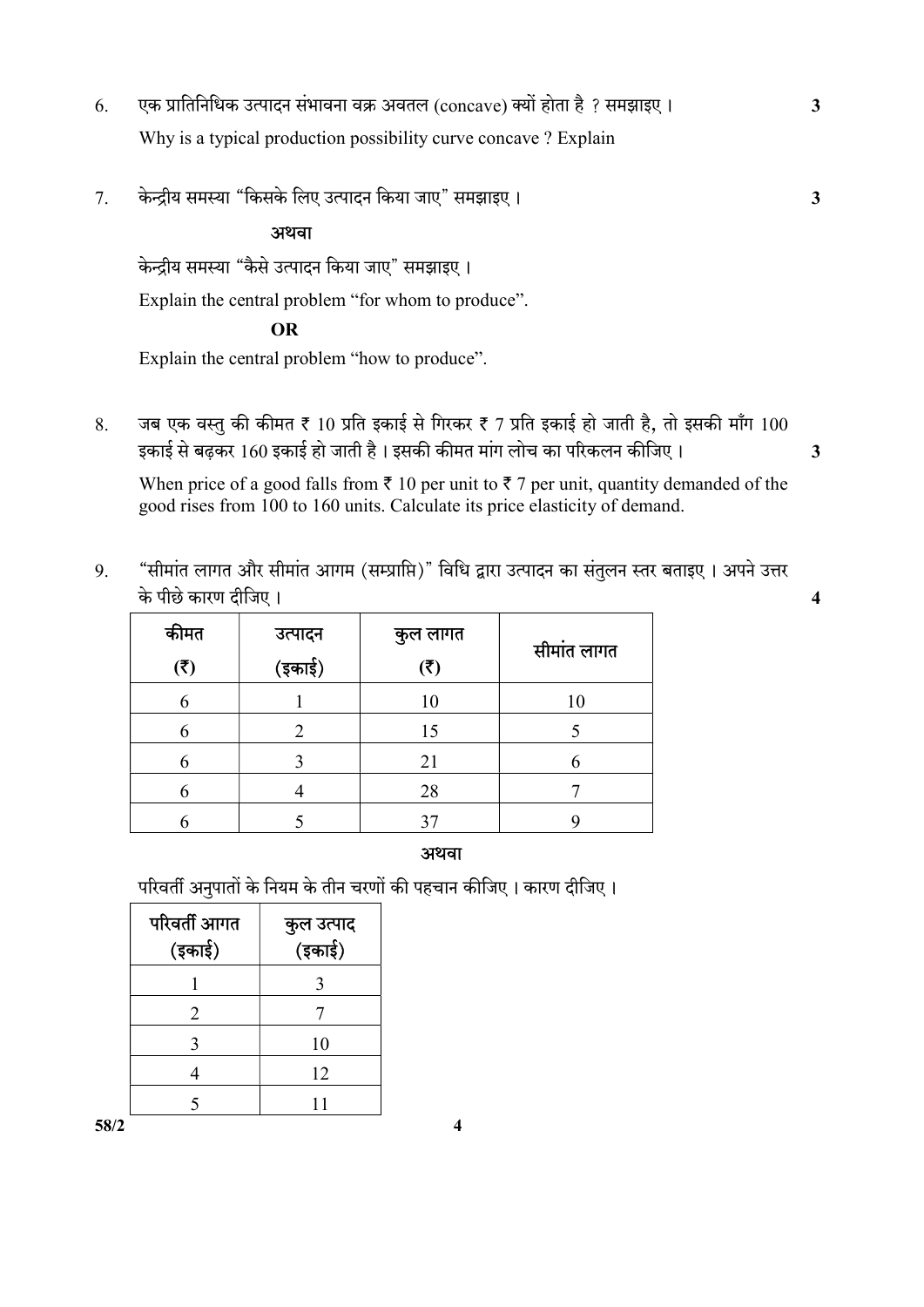| Identify the equilibrium level of output using "marginal cost and marginal revenue" |
|-------------------------------------------------------------------------------------|
| approach. Give reasons for your answer.                                             |

| Price<br>(3) | Output<br>(units) | <b>Total cost</b><br>(3) | <b>Marginal cost</b> |
|--------------|-------------------|--------------------------|----------------------|
| 6            |                   | 10                       | 10                   |
| 6            | 2                 | 15                       | 5                    |
| 6            | 3                 | 21                       | 6                    |
| 6            | 4                 | 28                       |                      |
| 6            |                   | 37                       | 9                    |

OR

Identify the three phases of the law of variable proportions. Give reasons.

| Variable input        | <b>Total product</b> |  |
|-----------------------|----------------------|--|
| (units)               | (units)              |  |
|                       |                      |  |
| $\mathcal{D}_{\cdot}$ |                      |  |
| 3                     | 10                   |  |
|                       | 12                   |  |
|                       |                      |  |

- 10. एक वस्तु की पूर्ति को प्रभावित करने वाले किन्हीं चार कारकों की व्याख्या कीजिए। 4 Explain any four factors that affect the supply of a good.
- 11. जब हम कहते हैं कि एक पूर्ण प्रतियोगी बाजार में विक्रेताओं की बड़ी संख्या होती है, तो इससे बाजार पर क्या अंतर पड़ता है ? व्याख्या कीजिए । सामान्य कार्यालय करने के सामान्य प्रकार के सामान्य प्रकार प्रकार के सामा

What difference does it make to the market when we say that there are large number of sellers in a perfectly competitive market ? Explain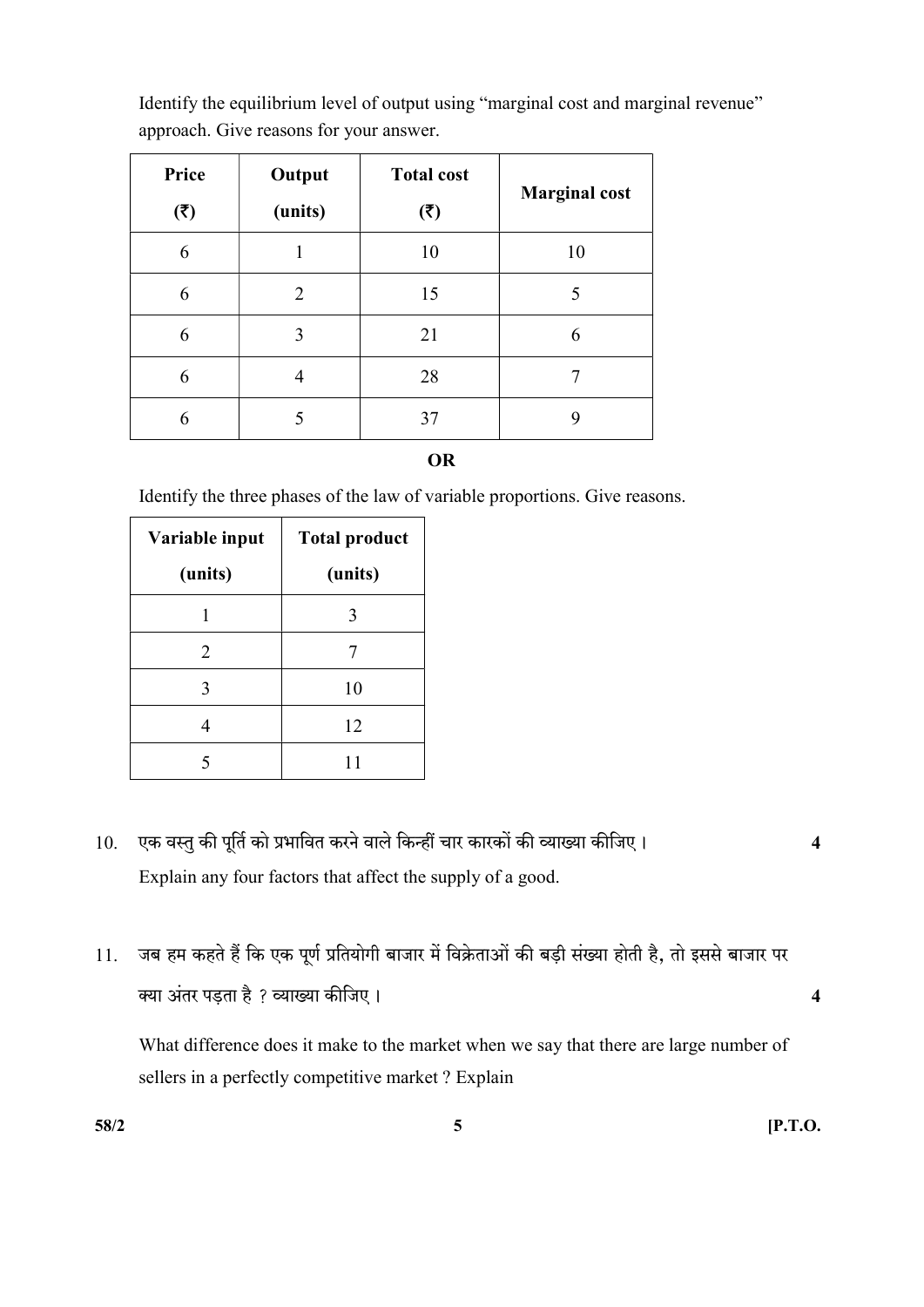12. समझाइए क्यों एक अनधिमान वक्र (क) बाएँ से दाएँ नीचे की ओर ढलवाँ और (ख) उत्तल (convex) 6

#### अथवा

सीमांत प्रतिस्थापन दर की अवधारणा और प्रातिनिधिक अनधिमान वक्र पर इसका व्यवहार समझाइए । एक संख्यात्मक उदाहरण दीजिए। इसके व्यवहार का कारण भी बताइए।

 Explain why is an indifference curve (a) downward sloping from left to right and (b) convex.

#### OR

 Explain the concept of Marginal Rate of Substitution and its behaviour along the typical indifference curve. Give a numerical example. Also give reason for its behaviour.

13. संतुलन बाजार मजदूरी दर ₹ 14,000 प्रति माह है। इसे कम समझ कर सरकार न्यूनतम मजदूरी का निर्धारण ₹ 18,000 प्रति माह कर देती है। इस निर्णय के परिणामों की व्याख्या कीजिए। रेखाचित्र का प्रयोग 6

The equilibrium market wage rate is  $\bar{\tau}$  14,000 per month. The government finding it low fixes minimum wage rate at  $\bar{\tau}$  18,000 per month. Examine the implications of this decision. Use diagram.

# केवल दृष्टिहीन परीक्षार्थियों के लिए प्रश्न संख्या 13 के स्थान पर

# For the blind candidates only in lieu of Q. No. 13

न्यूनतम मजदरी दर के संतुलन बाजार मजदरी दर से अधिक निर्धारित करने के परिणामों की व्याख्या कीजिए। एक संख्यात्मक उदाहरण का प्रयोग कीजिए।

Explain the implications of fixing minimum wage rate higher than equilibrium market wage rate. Use a numerical example.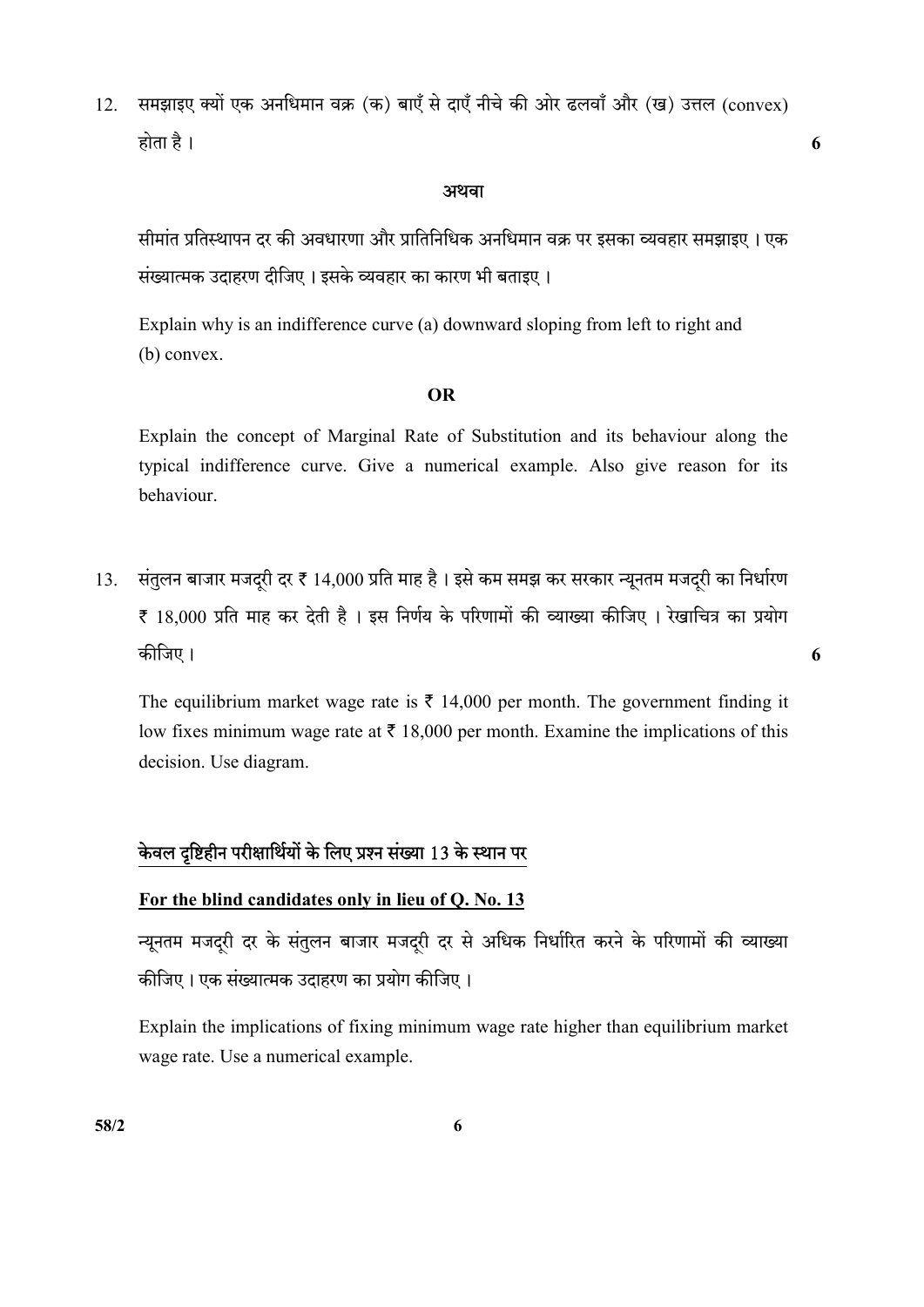14. एक व्यक्ति टैक्सी सेवा शुरू करता है। टैक्सी वह बैंक से उधार लेकर खरीदता है। वह टैक्सी स्वयं चलाता है। वह सरकार को वार्षिक लाइसेंस फीस भी देता है। इसमें सीधे पहचानी जा सकने वाली स्पष्ट लागतें 6

A person starts a taxi service. The taxi is financed by a bank. He himself drives the taxi. He also pays annual license fees to government. What are the explicit and implicit costs directly identifiable in it ? Give reasons for your answer.

15. एक उपभोक्ता केवल दो वस्तुओं X और Y का उपभोग करता है। उपयोगिता विश्लेषण के द्वारा उपभोक्ता संतुलन की शर्तें समझाइए । संस्थापित के साथ प्रतिक्रम करने के साथ प्रतिक्रम करने के साथ प्रतिक्रम करने के साथ प

A consumer consumes only two goods X and Y. Explain the conditions of consumer's equilibrium using utility analysis.

#### खण्ड $-$ ब

#### SECTION – B

- $16.$  निम्नलिखित में से कौन सा अप्रत्यक्ष कर है ? (सही विकल्प चुनिए)  $1$ 
	- $(A)$  लाभ कर
	- (B) सम्पत्ति कर
	- (C) सीमा शुल्क
	- (D)

Which one of the following is an indirect tax ? (choose the correct alternative)

- (A) Profit Tax
- (B) Wealth Tax
- (C) Customs duty
- (D) Gift Tax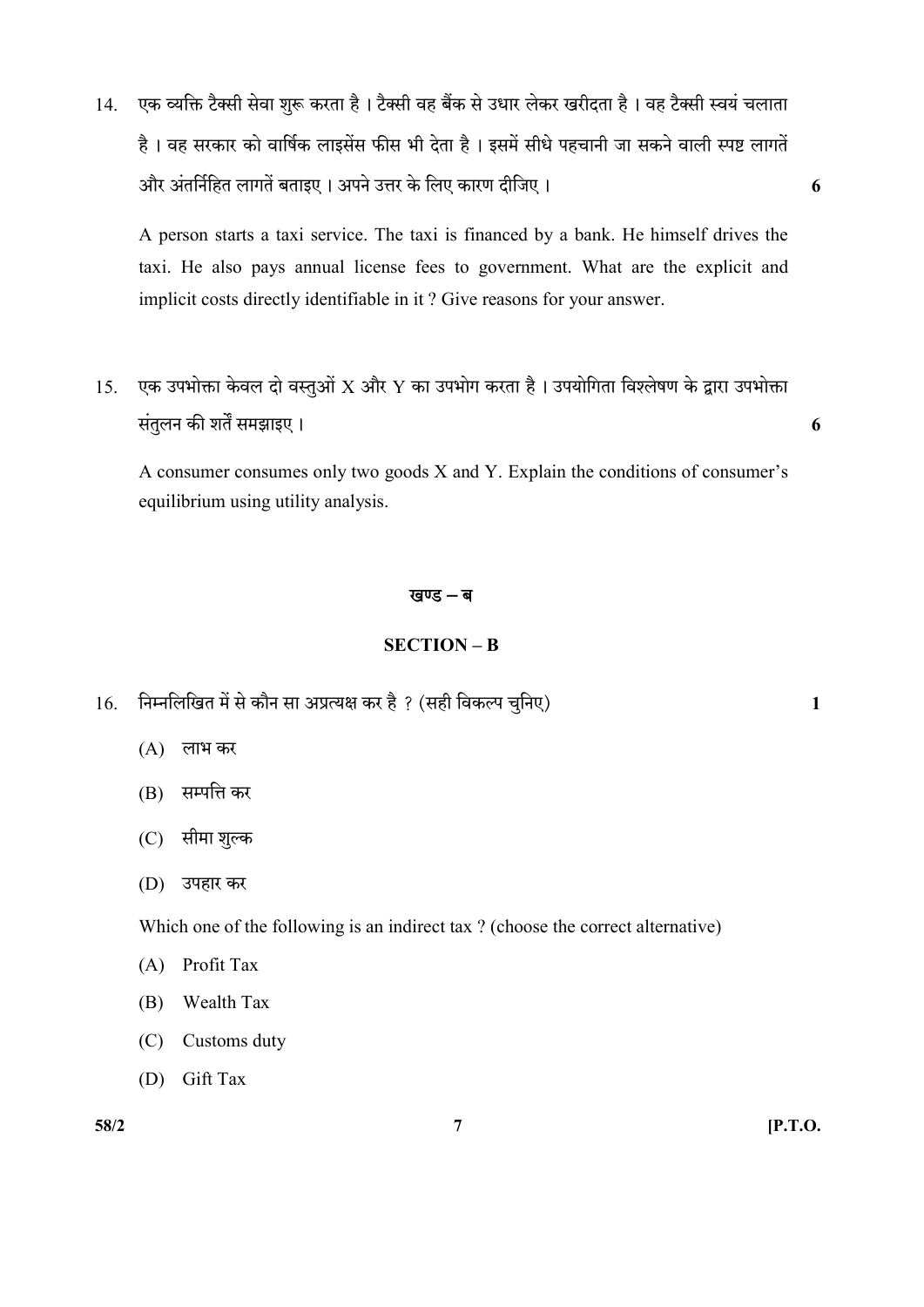17. सरकारी बजट में पूँजीगत प्राप्तियों की परिभाषा दीजिए। बाल के बाद कर बाद कर बाद से प्रशासन के बाद प

Define capital receipts in a government budget.

- 18. भारत में स्थित एक भारतीय कम्पनी विदेश में स्थित एक कम्पनी में निवेश करती है। भारत के भुगतान ( ) 1
	- $(A)$  चालू खाते के क्रेडिट (credit) पक्ष में
	- $(B)$  चाल खाते के डेबिट (debit) पक्ष में
	- (C) पूँजीगत खाते के क्रेडिट (credit) पक्ष में
	- (D) पूँजीगत खाते के डेबिट (debit) पक्ष में

An Indian company located in India invests in a company located abroad. This transaction is entered in India's balance of payments account on : (choose the correct alternative)

- (A) credit side of current account
- (B) debit side of current account
- (C) credit side of capital account
- (D) debit side of capital account
- 19. निम्नलिखित उद्देश्य से खरीदी गयी वस्तुएँ अंतिम वस्तुएँ कहलाती हैं : (सही विकल्प चनिए) 1
	- (A) आवश्यकताओं की संतुष्टि हेत्
	- (B) फर्म में निवेश हेत्
	- $(C)$   $(A)$  तथा  $(B)$  दोनों
	- (D) उपरोक्त में से कोई भी नहीं

Goods purchased for the following purpose are final goods : (choose the correct alternative)

- (A) For satisfaction of wants
- (B) For investment in firm
- $(C)$  Both  $(A)$  and  $(B)$
- (D) None of the above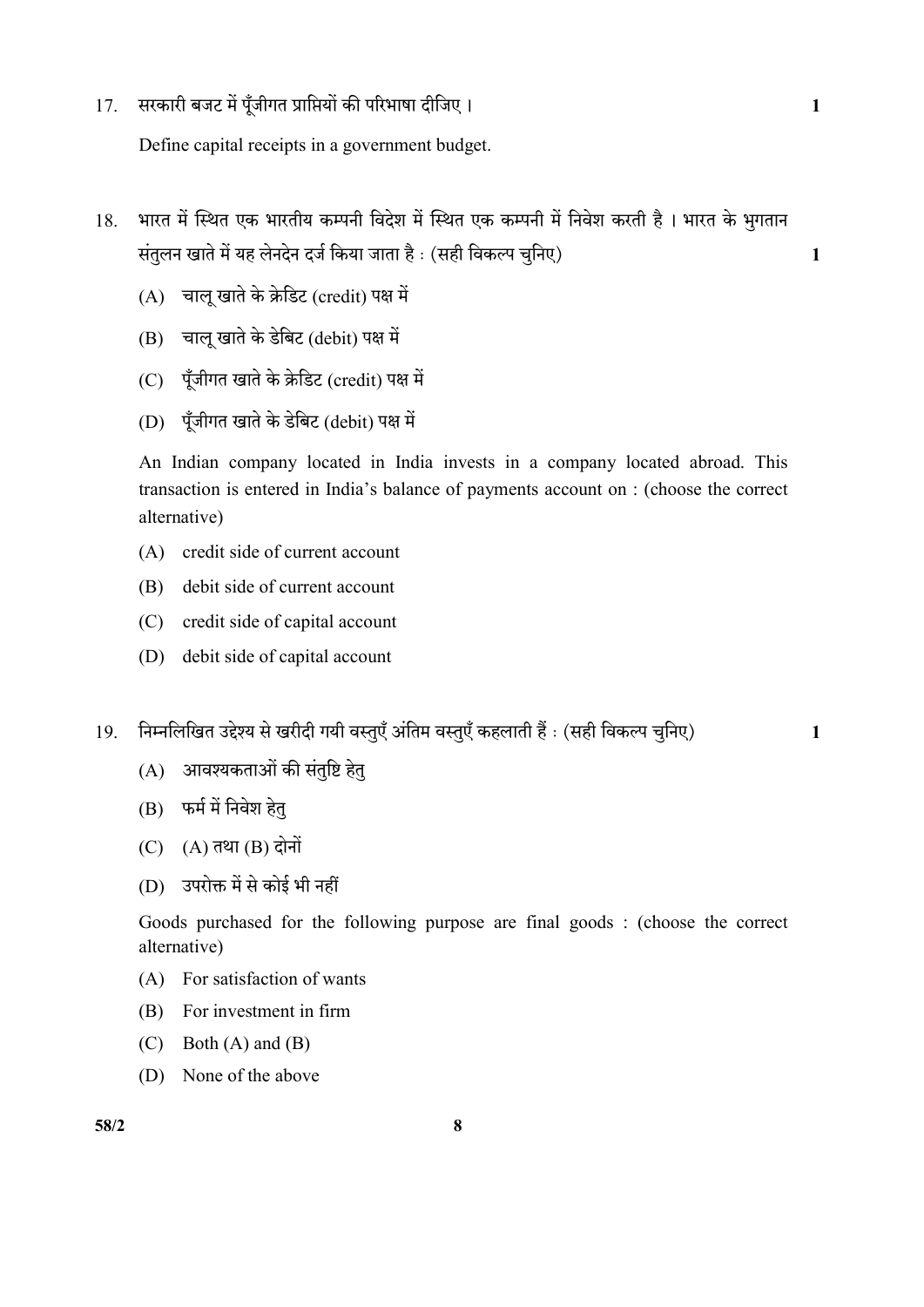$20.$  वास्तविक सकल घरेलू उत्पाद से क्या अभिप्राय है ?  $\,$ 

What is meant by real gross domestic product ?

21. सीमांत उपभोग प्रवृत्ति और सीमांत बचत प्रवृत्ति में क्या अंतर होता है ? दोनों के बीच क्या संबंध है ?  $\,$  3

अथवा

समग्र माँग से क्या अभिप्राय है ? इसके घटक बताइए।

What is the difference between marginal propensity to consume and marginal propensity to save ? What is the relation between the two ?

# OR

What is meant by aggregate demand ? State its components.

- 22. कारण देकर बताइए कि निम्नलिखित के साथ राष्ट्रीय आय मापते समय क्या व्यवहार किया जाता है : 3
	-

- (i) बैंक द्वारा अपने जमाकर्त्ताओं को ब्याज का भूगतान।
- (ii) सरकार द्वारा वृद्ध आयु पेंशन पर व्यय।
- (iii) कार सर्विस स्टेशन द्वारा ईंजन के तेल पर व्यय।

Giving reason state how the following are treated in estimation of national income :

- (i) Payment of interest by banks to its depositors.
- (ii) Expenditure on old age pensions by government.
- (iii) Expenditure on engine oil by car service station.
- 23. ₹ 400 करोड़ का अतिरिक्त निवेश करने से राष्ट्रीय आय में ₹ 1000 करोड़ की वृद्धि होती है। निवेश गुणक के मृत्य का परिकलन कीजिए । सामान्य का प्राप्त करने के प्राप्त करने के अन्य प्राप्त करने के अन्य प्राप्त करने अ

National income increases by  $\bar{\tau}$  1000 crore due to an additional investment of  $\bar{\tau}$  400 crores. Calculate the value of investment multiplier.

24. मान लीजिए देश में शराब के उपभोग पर प्रतिबंध लगा दिया जाता है। इसके (क) सकल घरेलू उत्पाद और () 4

# <u>अथवा</u>

नकारात्मक बाहरी प्रभावों (ऋणात्मक बाह्य कारणों) से लोगों के कल्याण पर क्या प्रभाव पडता है ? एक उटाहरण देकर व्याख्या कीजिए।

 Suppose a ban is imposed on consumption of liquor in the country. Examine its effects on (a) gross domestic product and (b) welfare.

# OR

 How do the negative externalities affect the welfare of the people ? Explain by taking an example.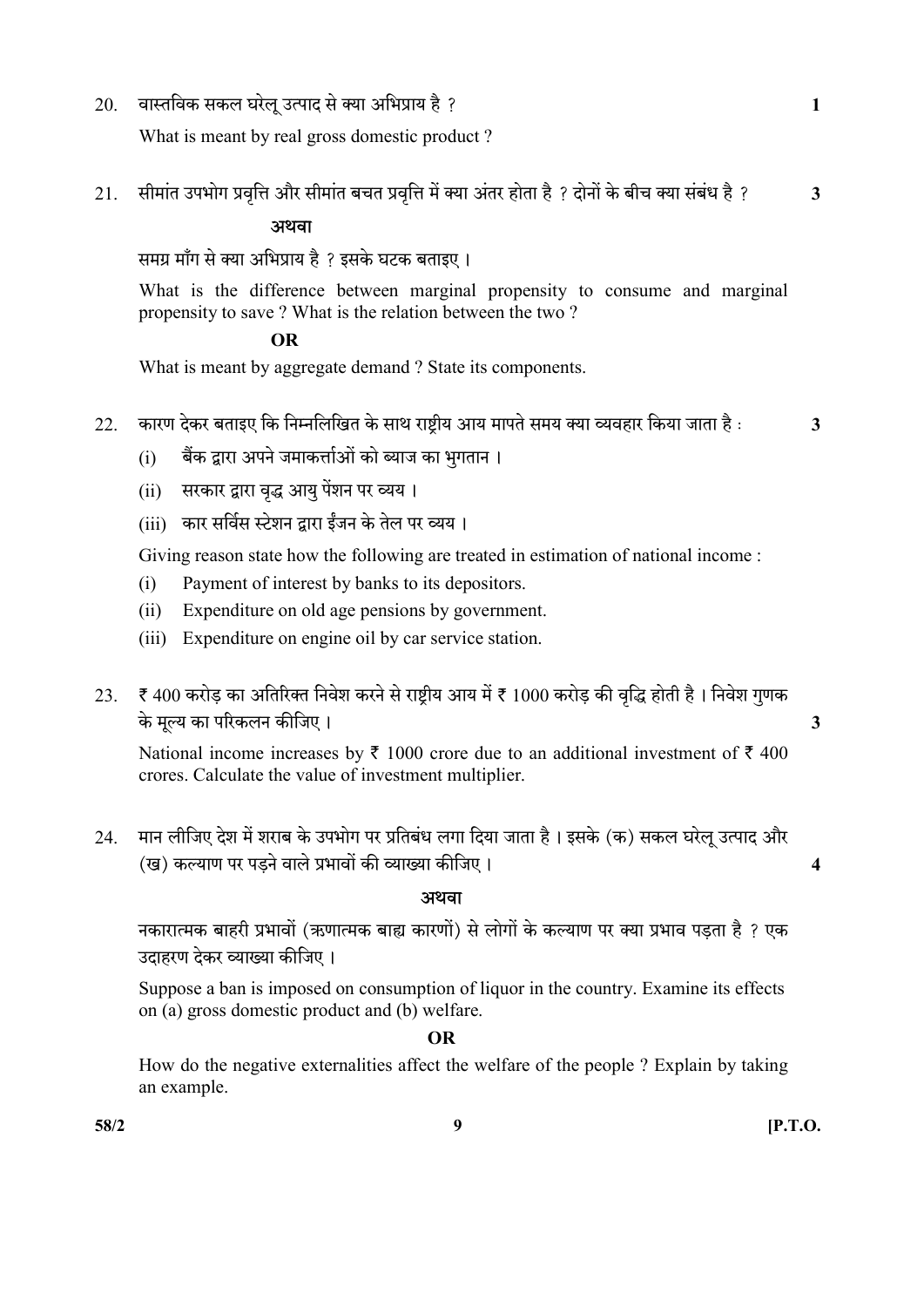25. यदि विधिक आरक्षित निधि अनुपात 20 प्रतिशत है और नई बैंक जमाएँ ₹ 5000 हों, तो मुद्रा सृजन की 4

If legal reserve ratio is 20 percent and new bank deposits  $\bar{\tau}$  5000, explain the process of money creation by the commercial banks.

 $26.$  मुद्रा पूर्ति कम करने में "बैंक दर" की भूमिका समझाइए ।  $\,$ 

Explain the role of bank rate in decreasing money supply.

27. सरकार गरीबी रेखा से नीचे के परिवारों को अनाज की आवश्यक मदें लगभग मुफ्त प्रदान करती है। सरकारी बजट द्वारा सरकार कौन सा उद्देश्य पूरा करने का प्रयत्न कर रही है और कैसे ? समझाइए ।  $\,$  6

#### अथवा

समझाइए सरकारी बजट द्वारा आर्थिक स्थिरीकरण का उद्देश्य कैसे प्राप्त किया जा सकता है ?

 Government provides essential items of food grains almost free to the families below the poverty line. Which objective the government is trying to fulfil through the government budget and how ? Explain.

## OR

 Explain how the economic stabilization objective can be fulfilled through the government budget.

28. स्थिर (नियत) विनिमय दर और लचीली (नम्य) विनिमय दर के बीच भेद कीजिए । यदि विनिमय दर गिरती 6

Distinguish between the fixed exchange rate and the floating exchange rate. If exchange rate falls, explain its effects on exports and imports.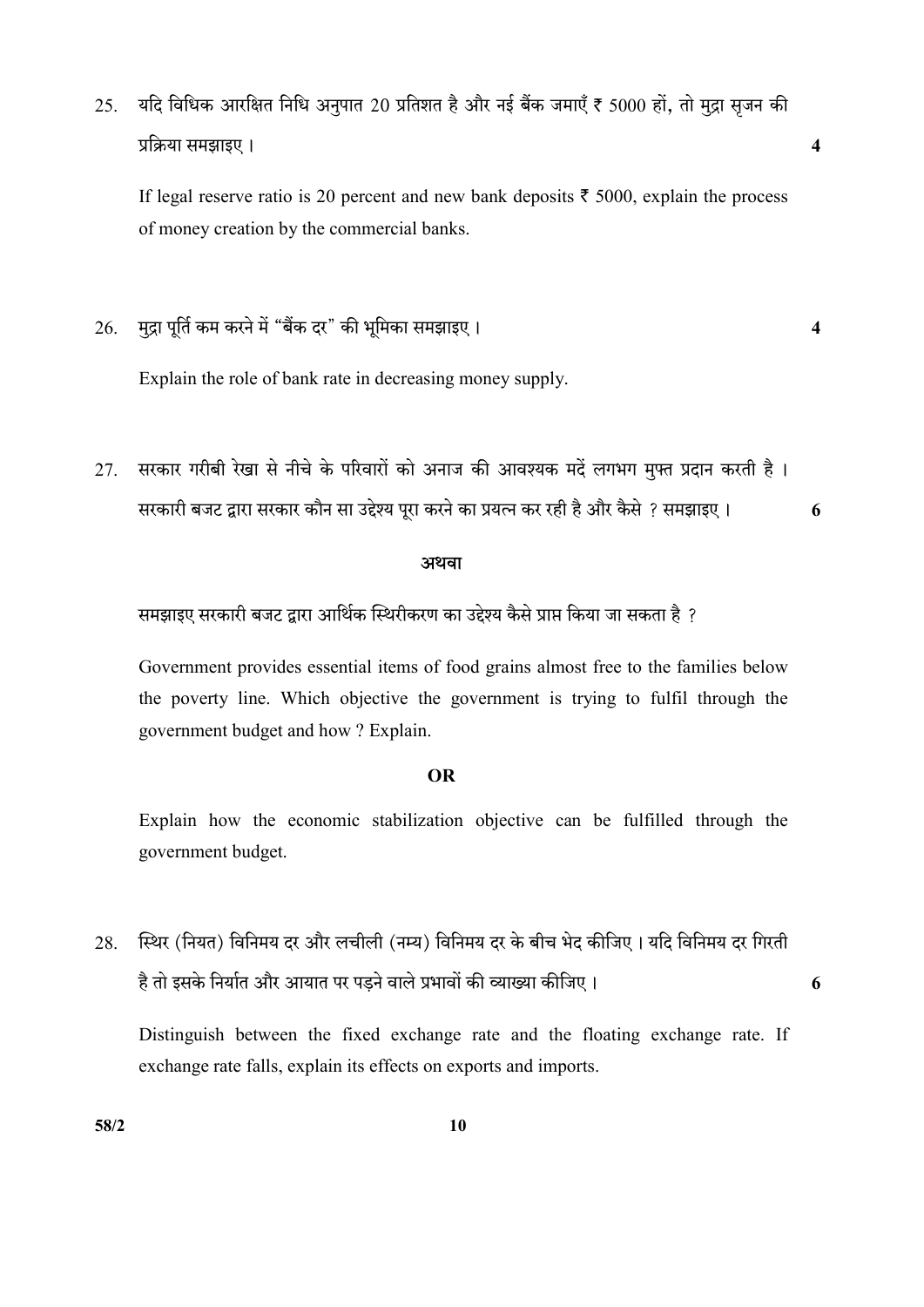29. 'बचत और निवेश' विधि द्वारा राष्ट्रीय आय के संतुलन स्तर का निर्धारण समझाइए । रेखाचित्र का प्रयोग कीजिए। यह भी समझाइए कि यदि बचत निवेश से अधिक हो तो क्या प्रभाव होंगे। 6

Explain the determination of equilibrium level of national income using 'saving and investment' approach. Use diagram. Also explain the effects if saving is greater than investment.

# केवल दृष्टिहीन परीक्षार्थियों के लिए प्रश्न संख्या 29 के स्थान पर

For blind candidates only in lieu of Q. No. 29.

समग्र माँग और समग्र पूर्ति विधि से राष्ट्रीय आय का संतुलन स्तर निर्धारण करने की बचत और निवेश विधि प्राप्त कीजिए । समझाइए क्या होगा यदि बचत निवेश से अधिक हो ।  $\,$ 

 Derive saving and investment approach from aggregate demand and aggregate supply approach for determination of equilibrium level of national income. Explain what happens if saving is greater than investment.

30.  $\,$  (क) बाजार कीमत पर सकल देशीय उत्पाद तथा (ख) निवल राष्ट्रीय प्रयोज्य आय का परिकलन कीजिए :  $\,$  6

|        |                                        | $\mathbf{v}$ |
|--------|----------------------------------------|--------------|
| (i)    | शेष विश्व को निवल चालू हस्तांतरण       | $(-) 10$     |
| (ii)   | अचल पूँजी का उपभोग                     | 70           |
| (iii)  | स्व-नियोजितों की मिश्रित आय            | 500          |
| (iv)   | आर्थिक सहायता                          | 20           |
| (v)    | नियोजकों द्वारा सामाजिक सुरक्षा अंशदान | 100          |
| (vi)   | प्रचालन अधिशेष                         | 300          |
| (vii)  | मजदूरी तथा वेतन                        | 600          |
| (viii) | अप्रत्यक्ष कर                          | 120          |
| (ix)   | विदेशों को निवल कारक आय                | 30           |
| (x)    | किराया                                 | 80           |
|        |                                        |              |

 $58/2$  [P.T.O.

 $(7 \pi)$